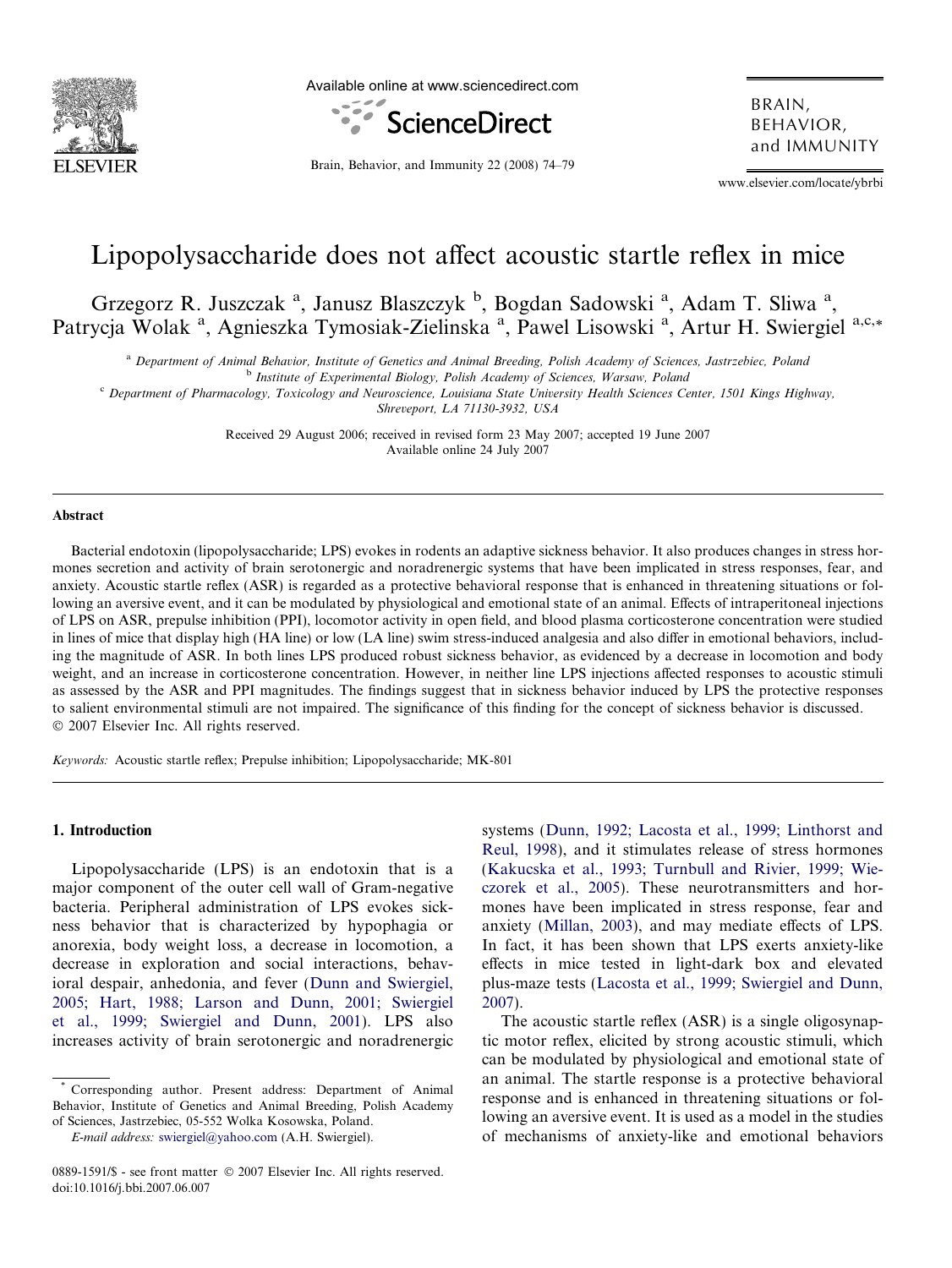([Koch, 1999\)](#page--1-0). Furthermore, increases in noradrenergic and corticotropin-releasing factor brain activity, both of which are observed after the LPS administration, were reported to augment the ASR amplitude ([Fendt et al., 1994; Serva](#page--1-0)[tius et al., 2005; Weber and Richardson, 2001\)](#page--1-0).

Interestingly enough, there are no reports on the effects of LPS on ASR in adult mammals, including laboratory animals. Therefore, because LPS strongly affects many behaviors and the neural circuitry involved in emotional states, we tested the effects of intraperitoneal injections of LPS on the ASR amplitude and prepulse inhibition (PPI) in mice. The PPI phenomenon is caused by a weak prestimulus that attenuates ASR and is used to study sensory gating mechanisms [\(Ison et al., 1973\)](#page--1-0). To ensure that doses of LPS used in the experiment resulted in stress and induced sickness behavior, the effects of LPS on concentration of blood plasma corticosterone, locomotor activity, and body weight were monitored. NMDA receptor antagonist MK-801 (dizocilpine) that is known to disrupt ASR and PPI was used as a positive pharmacological control ([Blaszczyk et al., 2000; Geyer et al., 2001\)](#page--1-0). It has been previously emphasized that because of high variability between different strains of mice in basal level of behavioral traits and sensitivity to experimental treatments, the effects of drugs on behavior should be tested using different lines or strains of animals to avoid false negative results [\(Cryan](#page--1-0) [et al., 2002](#page--1-0)). Therefore, effects of LPS on response to startling stimuli were tested in two lines of mice that have been selected for high (HA) and low (LA) stress-induced analgesia [\(Panocka et al., 1986](#page--1-0)) and differ in anxiety- and depression-like behaviors as evidenced by the results of the open field, elevated plus-maze, tail suspension, forced swim, sweetened milk intake, and ASR tests [\(Blaszczyk et al.,](#page--1-0) [2000; Juszczak et al., 2006;](#page--1-0) Sliwa et al., unpublished). The results suggest that LPS, administered at a dose that evokes robust sickness behavior, does not affect ASR and PPI in mice.

## 2. Methods

#### 2.1. Animals

The subjects tested for ASR and PPI belonged to the 61st generation of Swiss-Webster mice selectively bred in our laboratory for high (HA line) and low (LA line) magnitude of swim stress-induced analgesia (SSIA) as described earlier [\(Panocka et al., 1986\)](#page--1-0). Briefly, mice of a parental stock were given a 3 min swim in 20 $\degree$ C water, and were tested for pain sensitivity on a hot plate (56 °C). Pairs of males and females, both displaying the longest or the shortest postswim nociceptive latencies, were mated to initiate HA and LA line. The same procedure was repeated in consecutive offspring generations. The ASR/PPI experiment was performed on 36 males from HA line and 36 males from LA line. HA and LA mice used in experiment weighed  $37.6 \pm 0.5$  and  $36.6 \pm 0.6$  g. The preliminary open field experiment to determine the effective doses of LPS was performed on 48 male mice from HA line and 47 male mice from LA line. All mice were about 20 weeks old, they were housed four to six per cage on a 12-h/12-h light/dark cycle (lights on at 07:00) and had unlimited access to food and water. All behavioral experiments and blood sampling were performed between 09:00 and 13:00 (light phase of the light/dark cycle). Each animal was weighed before an injection of saline, LPS or MK-801 and 24 h after the injections, and the change in body weight calculated. The experimental protocols were performed in accordance with the guidelines and by permission of the Animal Research Ethical Committee.

#### 2.2. Drugs

Lipopolysaccharide (Sigma, St. Louis, MO: Cat. No. L-3755; Escherichia coli 026:B6) and MK-801 ((+)-MK-801 hydrogen maleate; dizocilpine maleate)) purchased from RBI, Natic, MA, were dissolved in pyrogen-free 0.9% NaCl saline and injected intraperitoneally (ip) in a volume of 0.1 ml per mouse. Saline (0.1 ml/mouse) was used for control injections.

#### 2.3. Open field test (OF)

The apparatus was a  $60 \times 60$  cm arena painted matte black and surrounded by a 30 cm high wall. A 40 W white bulb that was directed towards the ceiling of the observation room dimly illuminated the arena. A black/white video camera, connected to PC computer with a frame grabber, was mounted above the arena. A mouse was injected with LPS  $(0.5, 1,$  and  $5 \mu$ g/mouse, ip) or saline, 2 h later placed in the central part of the arena, and its behavior scored automatically using an EthoVision 3.1 video analysis system (Noldus).

#### 2.4. Corticosterone assay

Two hours after the LPS  $(0.5, 1, \text{ and } 5 \mu\text{g/mouse}, \text{ip})$  or saline administration, mice were killed by decapitation and blood collected in 1.5 ml Eppendorf tubes containing EDTA, centrifuged and plasma corticosterone concentration determined using a high-performance liquid chromatography (HPLC) method. Briefly, corticosterone was extracted with ethyl acetate (betamethasone as internal standard) from 0.1 ml plasma samples, the extraction medium centrifuged, and the supernatants washed with sodium hydroxide (0.1 M) and water ([Ling and Jamali, 2003](#page--1-0)). After an overnight evaporation of ethyl acetate, the dried samples were dissolved in the HPLC mobile phase. They were analyzed using an isocratic HPLC system (UV detector set at 250 nm, RP-C18 analytical column  $(250 \times 4.6 \text{ mm})$  kept at 40 °C, acetonitrile/water mobile phase  $(35:65 \text{ v})$ v), flow rate of 0.5 ml/min). The extraction efficiency was above 90% and the detection limit was about 1 ng/ml of plasma, using 0.1 ml plasma sample.

#### 2.5. Acoustic startle reflex apparatus

Acoustic startle reflex (ASR) and prepulse inhibition (PPI) were measured with an ASR test system (Coulbourn Instruments, Allentown, PA). Each mouse was inserted into a  $180 \times 85 \times 90$  mm plastic cage covered with an aluminum grid and four such cages were then placed in a ventilated double-walled sound-attenuating chamber, each cage on a separate force-sensitive platform. The signal produced by the vertical reactive force of each animal's startle, was amplified, rectified, passed through a lowband 40 Hz filter, and digitized at 1 kHz. The maximum ASR amplitude, base to peak, was computed off-line during a 200-ms sample window.

#### 2.5.1. Startle and prepulse inhibition testing

Two hours (LPS: 1 µg/mouse, or saline) or 30 min (MK-801: 1 mg/kg, or saline) after the ip injections mice were tested for ASR and PPI. All animals were tested in random order during one experimental session, and in identical conditions. The startle session started with a 5 min habituation period with background noise level of 70 dB that was maintained throughout the session. The acoustic prepulses (PP) consisted of wide-band noise bursts of 79 dB and were 20 ms in duration. The acoustic startle pulses (SP) were 10 ms in duration. The interval between the PP and the SP was 100 ms. Each session lasted about 23 min and consisted of seven blocks of five trials. Each block included five different trial types: one stronger SP of 108 dB alone, one weaker SP 98 dB alone, one PP of